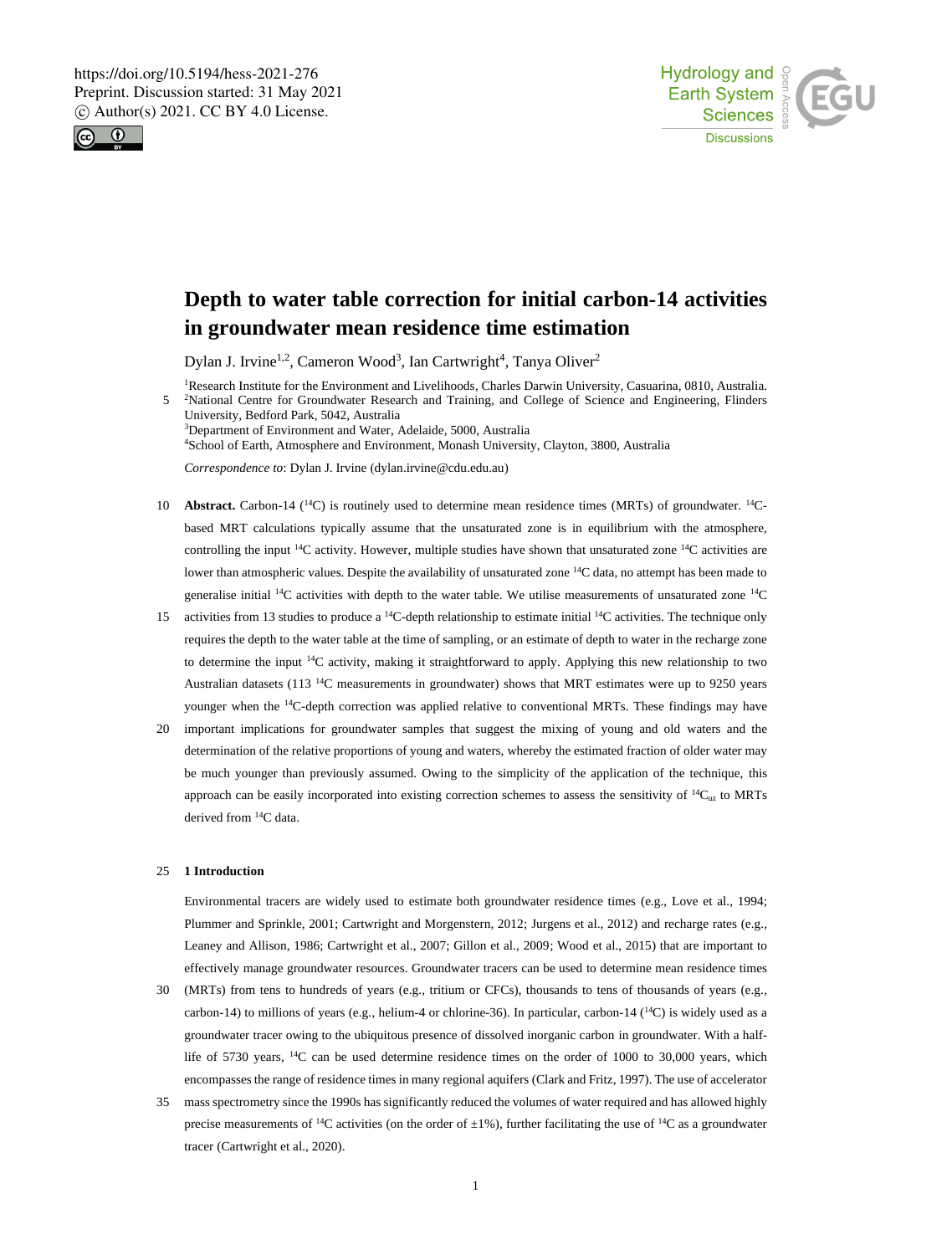



Although atmospheric <sup>14</sup>C activities have varied over time (e.g., Clark and Fritz, 1997; Cartwright et al., 2017), 40 most studies of regional groundwater assume that prior to the atmospheric bomb testing in the 1960s they were constant at 100 percent modern Carbon (pmC). This approach yields conventional radiocarbon ages in years Before Present (BP) where 1950 AD = 0 years BP (Clark and Fritz. 1997; Plummer and Glynn, 2013). The subsequent input of  $14C$ -free C from calcite dissolution within the aquifers may lower  $14C$  activities and several schemes based on statistical corrections, major ion geochemistry, stable and radioactive isotopes exist to correct

- 45 for this (Ingerson and Pearson, 1964; Vogel, 1967; Tamers, 1967; Mook, 1972; Fontes and Garnier, 1979; Clark and Fritz, 1997; Coetsiers and Walraevens, 2009; Han and Plummer, 2016; McCallum et al., 2018). Locally geogenic CO<sup>2</sup> and/or the oxidation of old organic matter may also lower <sup>14</sup>C activities (e.g., Clark and Fritz, 1997; Cartwright et al., 2017, 2020).
- 50 Further complications in the use of  $14C$  to estimate MRTs relate to the input function of  $14C$  into the subsurface.  $14C$  activities of  $CO<sub>2</sub>$  in the unsaturated zone are typically assumed to be in equilibrium with the atmosphere at the time of recharge (e.g., Mazor, 2004). However, <sup>14</sup>C activities of CO<sub>2</sub> in the unsaturated zone (<sup>14</sup>C<sub>uz</sub>) are commonly far lower than those of the atmosphere (e.g., Reardon et al., 1980; Haas et al., 1983; Thorstenson et al., 1983; Bacon and Keller, 1998; Carmi et al., 2009; Wood et al., 2014). For example, Carmi et al. (2009) note that  $^{14}C_{uz}$
- 55 activities were approximately 54% of the atmospheric values in a coastal aquifer in Israel. Similar low  ${}^{14}C_{uz}$ activities that decrease with depth below the land surface have been recorded elsewhere (e.g., Yang et al., 1985; Walvoord et al., 2005; Wood et al., 2014). Despite the important role of the unsaturated zone in controlling input  $14C$  activities, this issue is rarely discussed, and no attempt has been made to produce a generalised relationship that relates initial <sup>14</sup>C activities to depth to the water table.
- 60

The aim of this study is to produce a general relationship between  ${}^{14}C_{uz}$  activity and the depth below surface to facilitate the estimation of input  $^{14}C$  activities to estimate MRTs. We produce a relationship using  $^{14}C_{uz}$  and sample depth data from 13 studies across North America, Europe, the Middle East, and Australia. We provide a demonstration of the newly presented relationship using datasets from the Limestone Coast and Ovens/ Goulburn-

65 Broken catchments in Australia to estimate MRTs. For the Ovens/ Goulburn-Broken catchments dataset, we also present tritium data to provide supporting information for <sup>14</sup>C-based calculations of MRTs. This work provides a simple to use approach to determine input  ${}^{14}C_{uz}$  activities for groundwater MRT calculations that requires no additional measurement of groundwater chemistry. This approach can be incorporated into existing correction schemes to assess sensitivity of  ${}^{14}C_{uz}$  to MRTs derived from  ${}^{14}C$  data.

# 70 **2 Methods**

# **2.1 Unsaturated zone data collation**

 $14C_{uz}$  activities were collated from the following sources: Kukler, (1969); Fritz et al., (1978); Reardon et al. (1980); Haas et al., (1983); Gillon et al., (2009); Thorstenson et al., (1983); Yang et al., (1985); Leaney and Allison, (1986), Bacon and Keller, (1998); Thorstenson et al., (1998); Walvoord et al., (2005); Carmi et al., (2009); Wood 75 et al., (2014). A total of 181 <sup>14</sup>C<sub>uz</sub> activities were collated from 14 sites across North America, Europe, the Middle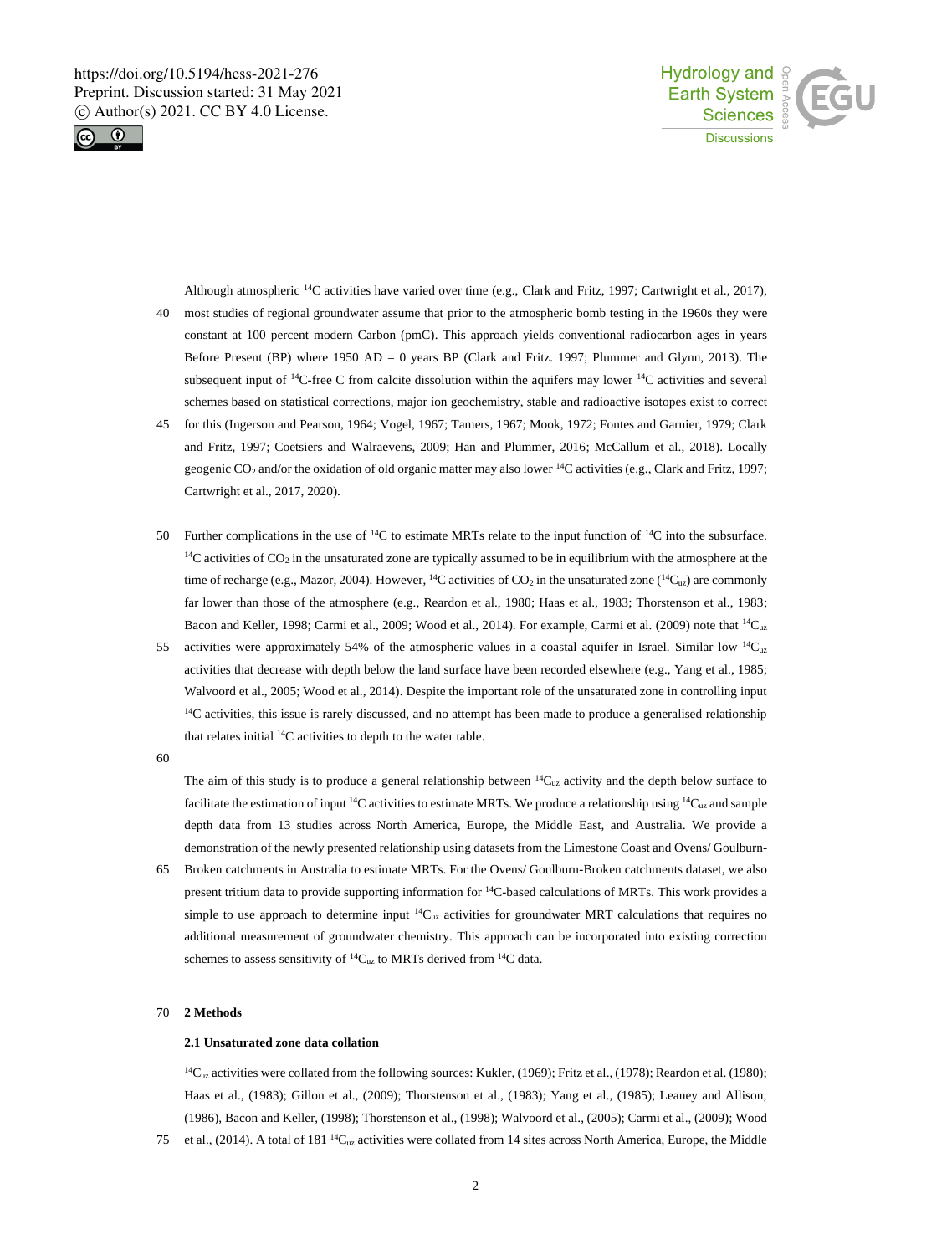



East and Australia (Fig. 1a). <sup>14</sup>C<sub>uz</sub> activities were typically presented in tabular format in the original studies. In cases where data were presented graphically, <sup>14</sup>C<sub>uz</sub> activities were obtained by digitising plotted results.

{Approx. location of Fig. 1}

80

The  ${}^{14}C_{uz}$  study sites are predominantly located in North America (nine out of the 14 sites considered here), with two study sites from France (Gillon et al., 2009), two sites from Australia (Leaney and Allison, 1986; Wood et al., 2014) and a site in Israel (Carmi et al., 2009). A summary of the collated datasets is provided in Table 1. The complete <sup>14</sup>Cuz dataset is available in Table S1 in the Supporting Information.

85

{Approx. location of Table 1}

### **2.2 Saturated zone data collation**

<sup>14</sup>C activities of groundwater samples ( ${}^{14}C_{gw}$ ) were collated from the Limestone Coast region in South Australia and the Ovens/ Goulburn-Broken catchments in Victoria (Fig. 1b). Samples of  ${}^{14}C_{gw}$  for the Limestone Coast 90 region were collated from Love et al. (1994), Dogramaci (1998), Brown et al. (2001), van den Akker (2006),

Wood (2011), SKM (2012), Turnadge et al. (2013) and SA Water (2020). <sup>14</sup>C<sub>gw</sub> activities from the Ovens/ Goulburn-Broken catchments are from Cartwright et al. (2007) and Cartwright and Morgenstern (2012). In total, 51 samples were collated from the Limestone Coast and 62 samples from the Ovens/ Goulburn-Broken catchments (Fig. 1b). The Ovens/ Goulburn-Broken catchments dataset also includes <sup>3</sup>H activities, which are useful for 95 understanding mixing between old and young groundwater (e.g., Jasechko et al., 2017).

Depth to water (DTW, presented in metres below ground level, mbg) values to accompany the measured  ${}^{14}C_{gw}$ activities were included in Cartwright et al. (2007) and Cartwright and Morgenstern (2012) for the Ovens/ Goulburn-Broken catchments. For the Limestone Coast, DTW values were determined as follows: If detailed time

100 series of DTW were available for the sampled well, the measurement recorded as close in time to the  $^{14}C_{gw}$ sampling was used. Where this was not possible, the average DTW for the sample year was used in the sample well, or a nearby well. All <sup>14</sup>C<sub>gw</sub> and DTW data for the groundwater samples from the Limestone Coast and Ovens/ Goulburn-Broken catchments are provided in Table S2 in the Supporting Information.

#### **2.3 Data analysis**

- 105 The unsaturated zone sample depth- $14C_{uz}$  relationship was produced by fitting the  $14C_{uz}$  and sample depth data (Table S1) using the *curve\_fit* function in the *scipy.optimize* library and the *nominal\_values* function from the *uncertainties.unumpy* libraries in Python. This approach also was used to find the best fit to the data, as well as to produce upper and lower bounds on the best fit relationship.
- 110 Not all collated  ${}^{14}C_{uz}$  data were used to produce the  ${}^{14}C$ -depth relationships, with three principal reasons for the exclusion of data: (1)  ${}^{14}C_{uz}$  activities were influenced by the presence of high levels of organic material in the unsaturated zone; (2)  ${}^{14}C_{uz}$  activities were influenced by deep rooted vegetation, or; (3) where modern atmospheric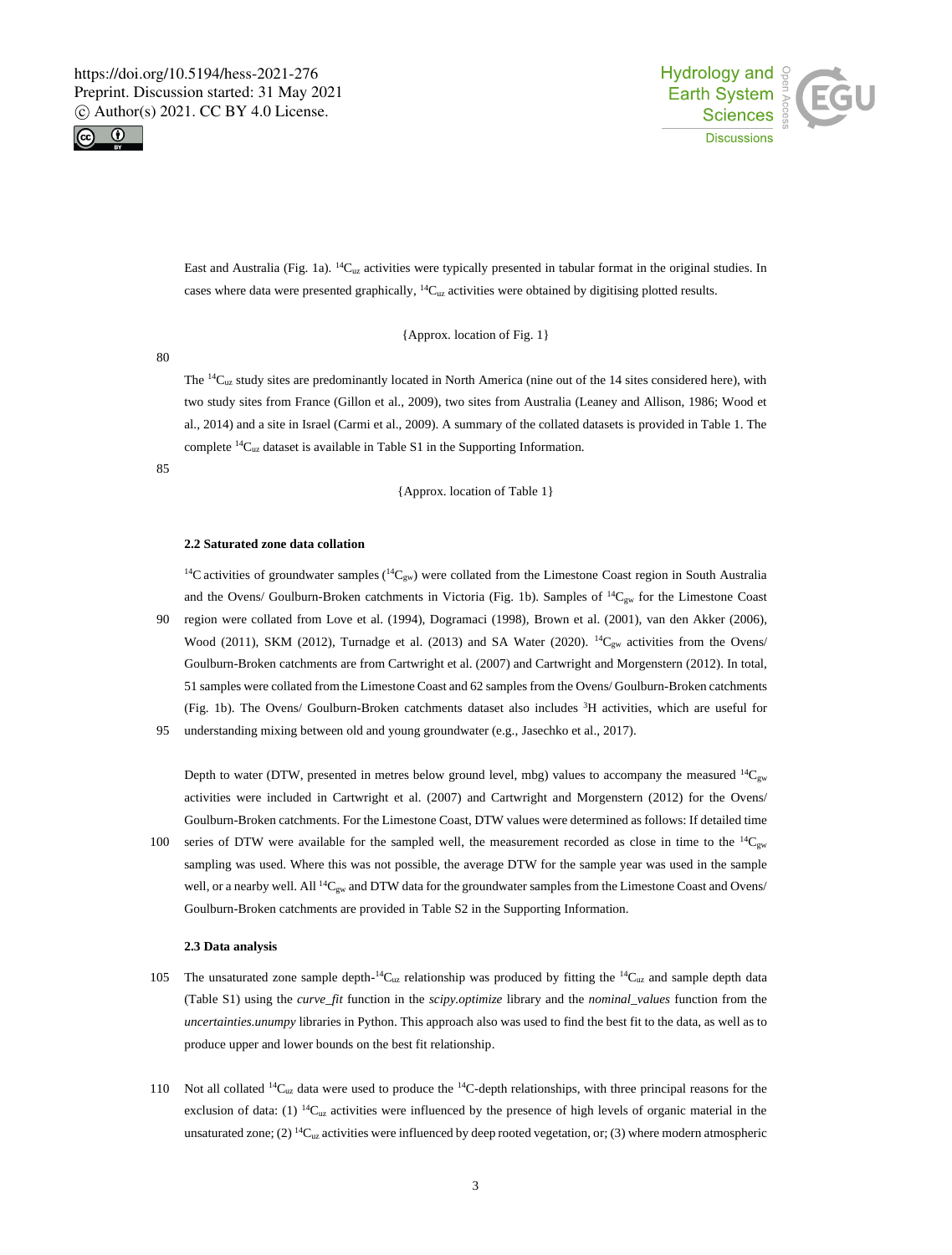



gases may have influenced the measured <sup>14</sup>C<sub>uz</sub> activities. Modern air can pollute samples either through the drilling process, or through the advection of air through the unsaturated zone (e.g., Thorstenson et al., 1998). A description

115 of whether or not data values were used in the fitting process, and explanations for the omission of data values is provided in Table S1.

The compiled  $14C_{uz}$  dataset (Table S1) includes the depth below the surface of the sample, the measured  $14C$ , and the sample year. It is expected that the  $^{14}C_{uz}$  activities will be elevated where dissolved inorganic carbon influenced

120 by the bomb peak activities has entered the subsurface. The actual input function of  $14C$  will differ from atmospheric inputs, as the <sup>14</sup>C is first cycled through vegetation, with significant delays between the uptake of <sup>14</sup>C in trees and entering unsaturated zone. For example, Fritz et al. (1978) measured <sup>14</sup>C<sub>uz</sub> values of 141  $\pm$ 10 pmC in the unsaturated zone in 1975, after peak <sup>14</sup>C activities on the order of 180 pmC in the atmosphere in the mid-1960s (Fig. S1, Hua et al., 2013). However, owing to the relatively small sample size, the data was included in the fitting 125 process independent of the year in which it was collected.

 $14C$ -based MRTs (y) were determined from the groundwater  $14C$  measurements using the simple radioactive decay equation (Clark and Fritz, 1997):

130 MRT = 
$$
-8267\ln\left(\frac{14c_{gw}}{14c_{l}q}\right),
$$
 (1)

where  ${}^{14}C_{gw}$  is the measured  ${}^{14}C$  activity in groundwater (pmC),  ${}^{14}C_i$  is the initial  ${}^{14}C$  activity of the recharging water (pmC) and *q* is the proportion of dissolved inorganic carbon that originated from groundwater recharge. While this approach neglects the fact that water follows variable flow paths and undergoes dispersion within the

- 135 aquifer and also assumes a uniform atmospheric  ${}^{14}C$  activity, it serves to illustrate the effects of variable  ${}^{14}C_{uz}$ . It is also the approach that is used in the majority of  $^{14}C$  studies (e.g., Cartwright et al., 2020). Again, for simplicity, we initially do not account for the input of <sup>14</sup>C-free C from the aquifer matrix (i.e.  $q = 1$ ); the impacts of the addition of <sup>14</sup>C-free C is discussed in Section 3.3.
- 140 MRTs were calculated from the measured <sup>14</sup>C<sub>gw</sub> activities using Eq. 1 firstly assuming that <sup>14</sup>C<sub>i</sub> = 100 pmC to produce conventional MRT estimates. Secondly,  ${}^{14}C_1$  values determined from the DTW at the time of sampling using the DTW-<sup>14</sup>C relationship derived in Section 3.1 were used to calculate the MRTs. MRTs were also estimated using the upper and lower bounds of the fitted relationship, producing upper and lower bounds on the MRT estimates based on the DTW corrections.

145

The lower limit of MRTs that can be estimated from <sup>14</sup>C analyses is on the order of 1000-2000 years (Clark and Fritz, 1997; Cartwright et al., 2020). Here, MRTs less than 1000 years are considered to be "young water". For visualisation purposes, MRTs of <500 years are presented as 500 years as precise <sup>14</sup>C-based MRTs cannot be determined for these samples. We adopt the Jasechko et al. (2017) definition of "fossil water" as water with MRTs

150 that exceed 12,000 years, which corresponds to the beginning of the Holocene.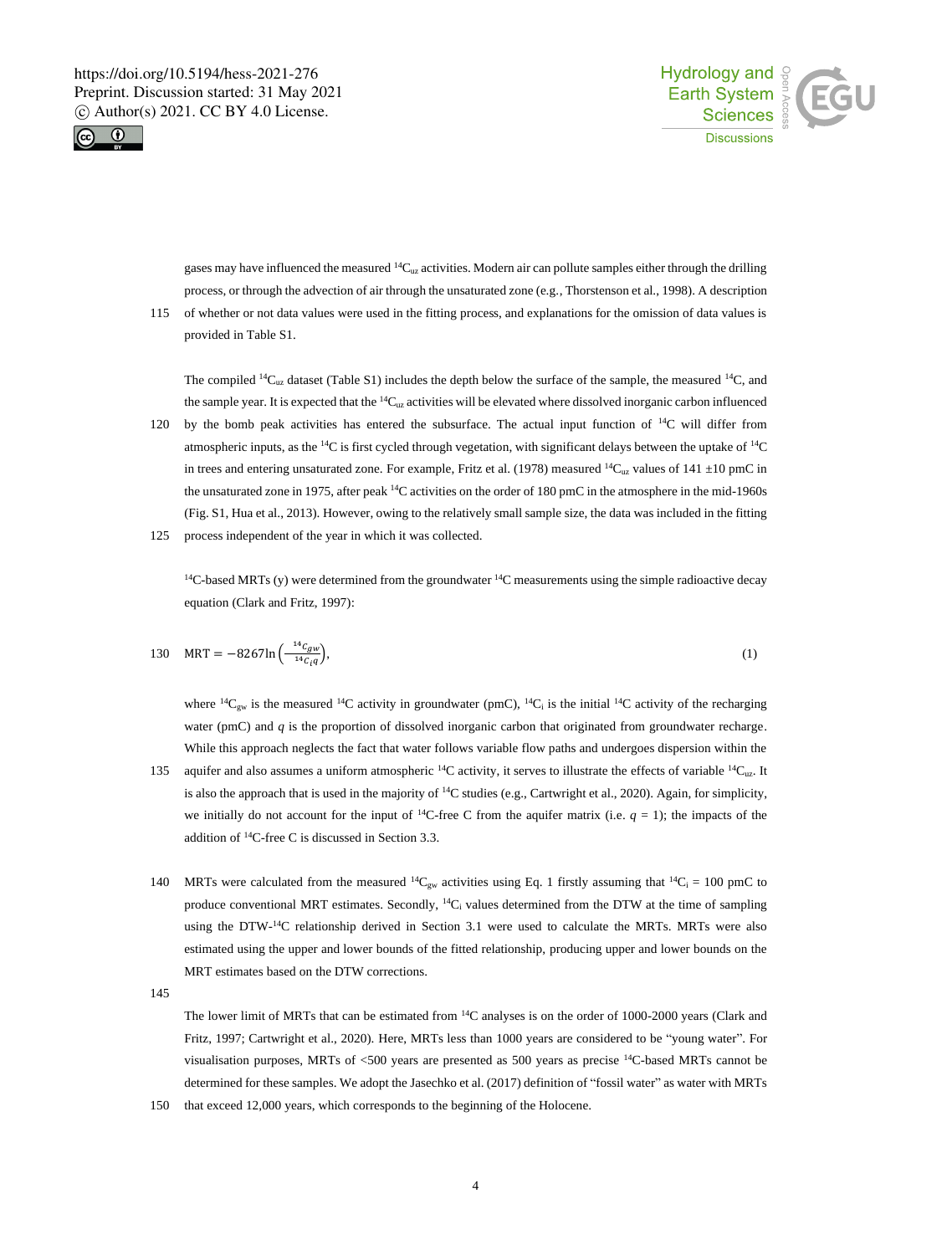



# **3. Results**

#### **3.1 Development of depth-<sup>14</sup>C relationship**

The 181 unsaturated zone <sup>14</sup>C activities are shown in Fig. 2. Shallow <sup>14</sup>C<sub>uz</sub> data (< 20 mbg), particularly the shallow

- 155 values with very low  $^{14}$ C activities (< 25 pmC) were excluded from the data fitting process as the original articles suggest that these samples were influenced by oxidation of 'old' (low  $14C$  activity) organic matter in the unsaturated zone sediments (Fig. 2). Unsaturated zone studies with data that were excluded from the data fitting process due to the presence of organic matter included Keller and Bacon (1988), Haas et al. (1983), Carmi et al. (2009). Other  $14C$  activities were influenced by deep rooted vegetation (e.g., Leaney and Allison, 1986), and were
- 160 also excluded from the data that were used in the fitting process. Finally, data from the Yucca Mountain sites were omitted from the fitting process. Thorstenson et al. (1998) proposed that advection of modern air through the unsaturated zone has produced elevated  ${}^{14}C_{uz}$  activities at the site. Thus, the relationships shown in Fig. 2 are representative of sedimentary basins and should generally not be applied where high organic matter or deep-rooted vegetation is present, or where advection of modern air occurs in the unsaturated zone.

165

{Approx. location of Fig. 2}

The best fit relationship ( $\mathbb{R}^2 = 0.64$ ) presented in Fig. 2 (solid line) can be represented mathematically as:

$$
170 \t 14C_i = 104.63e^{-0.01693z}, \t (2)
$$

where *z* is the depth below ground (mbg). The value 104.63 in Eq. 2 represents the <sup>14</sup>C<sub>i</sub> at *z* = 0, which is reasonably consistent with present atmospheric <sup>14</sup>C activities (e.g., Hua et al., 2013). The upper and lower bounds on Fig. 2 (dashed lines) were based on  $\pm 1$  standard deviation (σ). The upper and lower bounds relationships can be 175 represented mathematically as:

$$
{}^{14}C_i = 133.422e^{-0.01666z}, \text{ and} \tag{3}
$$

$$
{}^{14}C_i = 82.606e^{-0.01720z}.\tag{4}
$$

180

The selection of 1σ was used rather than the more commonly used 2σ (representing upper and lower 95% confidence intervals) as the use of 2σ produced unrealistically high  $\frac{14C_{uz}}{2}$  activities in the shallow zone (0-1 m).

#### **3.2 Application of depth-<sup>14</sup>C relationship**

Conventional MRTs determined assuming  ${}^{14}C_i = 100$  pmC (Eq. 1) and those using the DTW-correction (Eq. 2) 185 for the Limestone Coast and Ovens/Goulburn-Broken catchments are presented in Fig. 3.

{Approx. location of Fig. 3}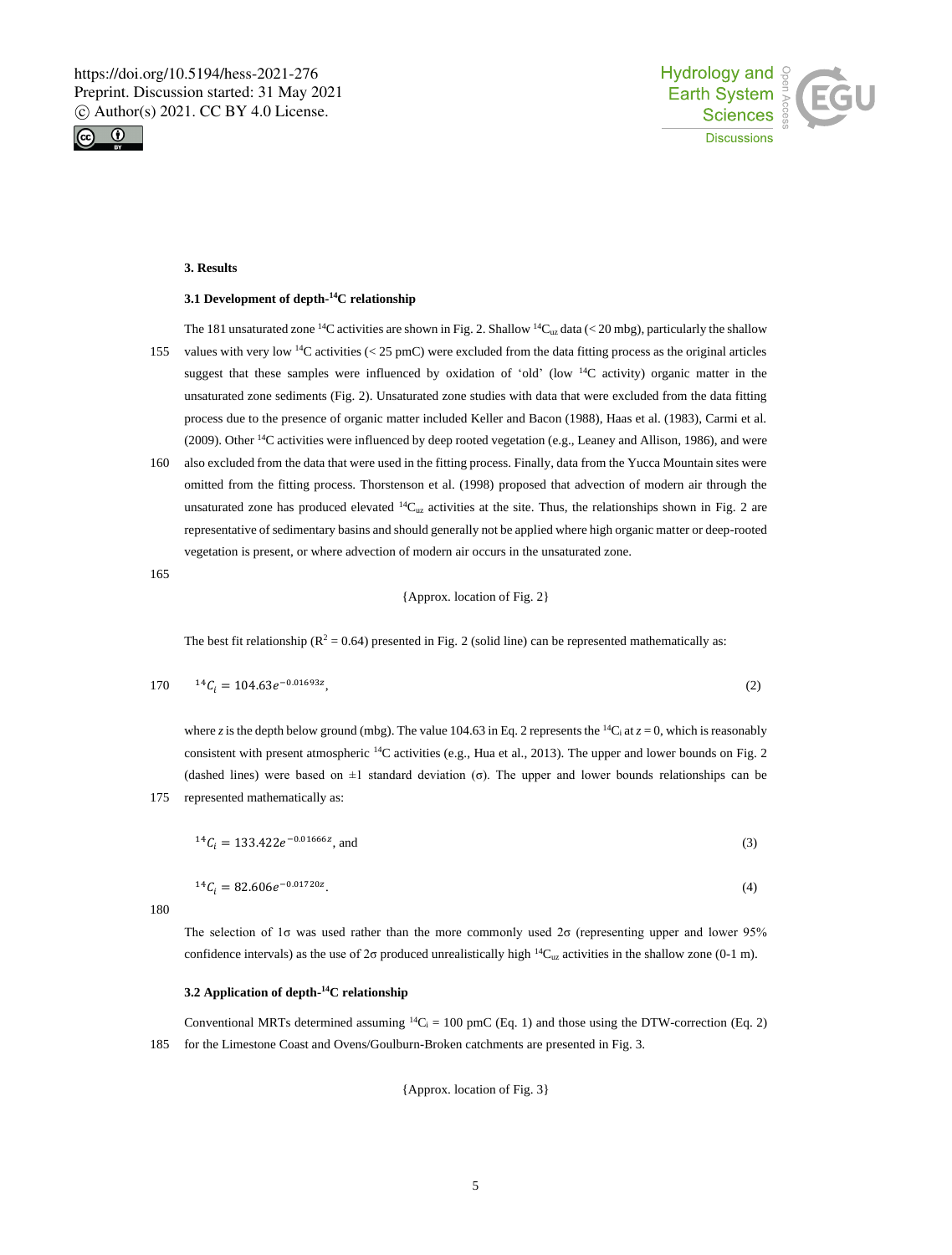



The application of Eq. 2 to determine <sup>14</sup>C<sub>i</sub> values generally produces younger MRTs than the conventional MRTs (Fig. 3a, 3b). Exceptions to this observation occurred in cases where the DTW-corrected  $^{14}C_i$  values exceeded 100 pmC (which following Eq. 2, occurs when the DTW <2.67 mbg), which occurred more frequently in the Ovens/ Goulburn-Broken catchments (Fig. 3b). The application of Eq. 2 to determine <sup>14</sup>C<sub>i</sub> led to three young water samples (out of 51) for the Limestone Coast where the uncorrected residence times were >1000 years (Fig. 3a). The greatest difference between the DTW-corrected and conventional MRTs for the Limestone Coast data was

9250 years, which corresponded to the  $^{14}$ C measurement with the deepest DTW (68.8 mbg, Fig. 3c). On average, the MRTs were approximately 1500 years younger for the DTW-corrected MRTs, relative to the conventional MRTs for the Limestone Coast data (Fig. 3a, 3c).

The MRTs from the Ovens/ Goulburn-Broken catchments (Fig. 3b, d) were generally much younger than the 200 Limestone Coast samples. For the Ovens/Goulburn-Broken catchments, the greatest difference between the DTWcorrected and conventional MRTs was 5410 years, with an average difference of approximately 300 years. As was the case with the Limestone Coast samples, the largest difference in estimated residence times was produced for the sample with the largest depth to water at the time of sampling (41.3 mbg). The average difference between the DTW-corrected and conventional MRTs was skewed for the Ovens/ Goulburn-Broken catchments by the fact

205 that many of the calculated MRTs were young (<500 years) for both the conventional and DTW-corrected approaches. Five samples for the Ovens/Goulburn-Broken catchments were deemed to be young (<1000 years) after the application of the DTW-correction. Interestingly for the Ovens/Goulburn-Broken catchments, one sample was originally categorised as fossil water (>12,000 years) was no longer classified as fossil with the application of the DTW-correction approach.

210

The MRTs presented in Fig. 3 used 100 pmC as the  ${}^{14}C_1$  value and best fit correction scheme to determine  ${}^{14}C_1$ (Eq. 2). Fig. 4 includes the use of Eqs. 2-4 to determine  $14C_i$  values, thus providing lower and upper bounds on the estimated MRTs from the DTW correction approach. Tabulated values of the MRTs presented in Fig. 4 are available in Table S3.

215

# {Approx. location of Fig. 4}

The application of Eqs. 3 and 4 to determine  ${}^{14}C_i$  increases the range in depth-corrected MRTs for both the Limestone Coast and Ovens/ Goulburn-Broken catchments. For the Limestone Coast samples (Fig. 4a), two of

- 220 the samples that were considered fossil water when  $14C_i$  was calculated from the best fit equation (Eq. 2), were not considered fossil water if Eq. 4 (lower bound, see Fig. 2) was used. For the Limestone Coast data, 18/51 samples were below the 500-year bounds placed on the minimum estimated MRT when Eq. 4 was used to determine <sup>14</sup>Ci. The majority of MRT estimates for the Ovens/ Goulburn-Broken catchments were young water when using Eq. 2 to determine  ${}^{14}C_i$  (Fig. 4b). Approximately 70% of the samples from the Ovens/ Goulburn-
- 225 Broken catchments had estimated MRTs ranging between young water (500 y here) and ~3000 years.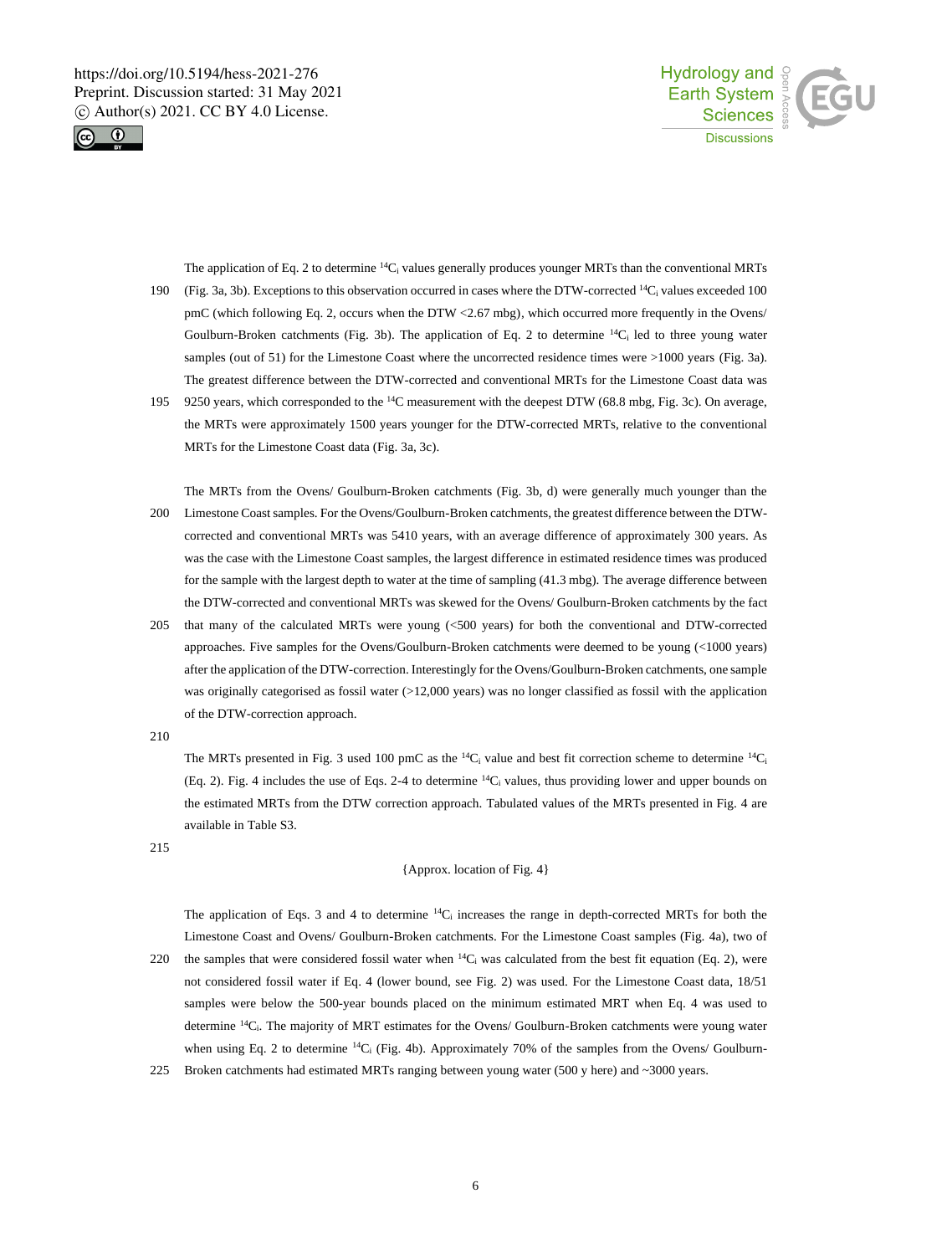



# **3.3 Comparisons between <sup>14</sup>C-based residence time and tritium activities**

The Ovens/ Goulburn-Broken catchment <sup>3</sup>H data (Table S2, Fig. 5) provides the opportunity to assess the <sup>14</sup>Cbased MRT estimates. Fig. 5 shows the raw <sup>14</sup>C and <sup>3</sup>H activities. Combined <sup>3</sup>H and <sup>14</sup>C<sub>gw</sub> data allow mixing to be identified (Le Gal La Salle et al., 2001; Favreau et al., 2002; Cartwright et al., 2007, 2017). The <sup>3</sup>H peak 230 produced by the atmospheric nuclear tests in the southern hemisphere was signifcantly lower than in the northern

- hemisphere and <sup>3</sup>H activities of groundwater recharged at that time are lower than those of modern rainfall (Morgenstern et al., 2010). Fig. 5 shows <sup>3</sup>H and <sup>14</sup>C<sub>gw</sub> activities in the Ovens and Goulburn-Broken groundwater (data from Table S2). Unsurprisingly, there is a general correlation between  ${}^{14}C_{gw}$  and  ${}^{3}H$ . The shaded fields (Fig. 5) show the predicted covariation of these isotopes for the case where no macroscopic mixing between old and
- 235 young groundwater has occurred. This was constructed for a variety of flow geometries, the <sup>3</sup>H record of rainfall in Melbourne, and the southern hemisphere atmospheric <sup>14</sup>C<sub>gw</sub> record following Le Gal La Salle et al. (2001) and Cartwright et al. (2007, 2017). Samples lying outside these shaded regions most likely record the mixing between old and young groundwater. Closed system calcite dissolution lowers  $^{14}$ C activities (lighter region in Fig. 5 is for 15% calcite dissolution, i.e.  $q = 0.85$ ). Samples lying to the right of the co-variance fields have relatively low <sup>14</sup>C
- 240 activities but measurable  ${}^{3}H$  and would generally be interpreted as mixtures of young recently recharged water and older water flowing through the aquifer. However, because an additional reduction of  ${}^{14}C_1$  may occur due to dilution of unsaturated zone  ${}^{14}CO_2$ , some of these samples may not show mixing.

{Approx. location of Fig. 5}

#### 245 **4. Discussion**

The DTW-corrections (Eqs. 2-4) to estimate <sup>14</sup>C<sub>i</sub> values proposed here are strongly influenced at depth (> 60 m) by the omission of the <sup>14</sup>Cuz data from the Yucca Mountain site (e.g., Kukler, 1969; Yang et al., 2015). The Yucca Mountain data were excluded from the data fitting process owing to complications induced by drilling at the site. Thorstenson et al. (1998) highlight that drilling in the 1980s provided conduits for modern atmospheric gases to

- 250 enter the system, thus providing explanations for the elevated  $^{14}$ C<sub>uz</sub> values at depths up to 400 m. The DTWcorrections to estimate  ${}^{14}C_i$  presented here could be significantly revised, particularly at depths exceeding 60 m through the inclusion of further  $14C_{uz}$  data. The inclusion of the  $14C_{uz}$  data from Kukler (1969) and Yang et al. (1985) would lead to higher  $14C_i$  values determined from Eq. for depths exceeding 60 m (Eq. 2) and wider uncertainty bands (Eqs. 3, 4) over the same depth range. The exclusion of the Yucca Mountain data in the
- 255 generation of the DTW-correction relationships had only a minor influence on the interpretations of MRTs in the Limestone Coast and Ovens/ Goulburn-Broken catchments (Figs. 3, 4), owing to the depths to the water table at the time of sampling. Of the 113  ${}^{14}C_{gw}$  samples used to estimate MRTs, only two samples had water tables that were 30 m or more below the land surface. The fact that the Eqs. 2-4 rely on data from a single study for depths below ~60 mbg (e.g., Walvoord et al., 2005), is a limitation for the application of the DTW-correction approach
- 260 outlined here for sites with deep water tables.

The DTW-correction approach presented here is straightforward to apply as it requires only a measurement of the depth to the water table at the time of sampling and does not require additional data. The application of the DTW-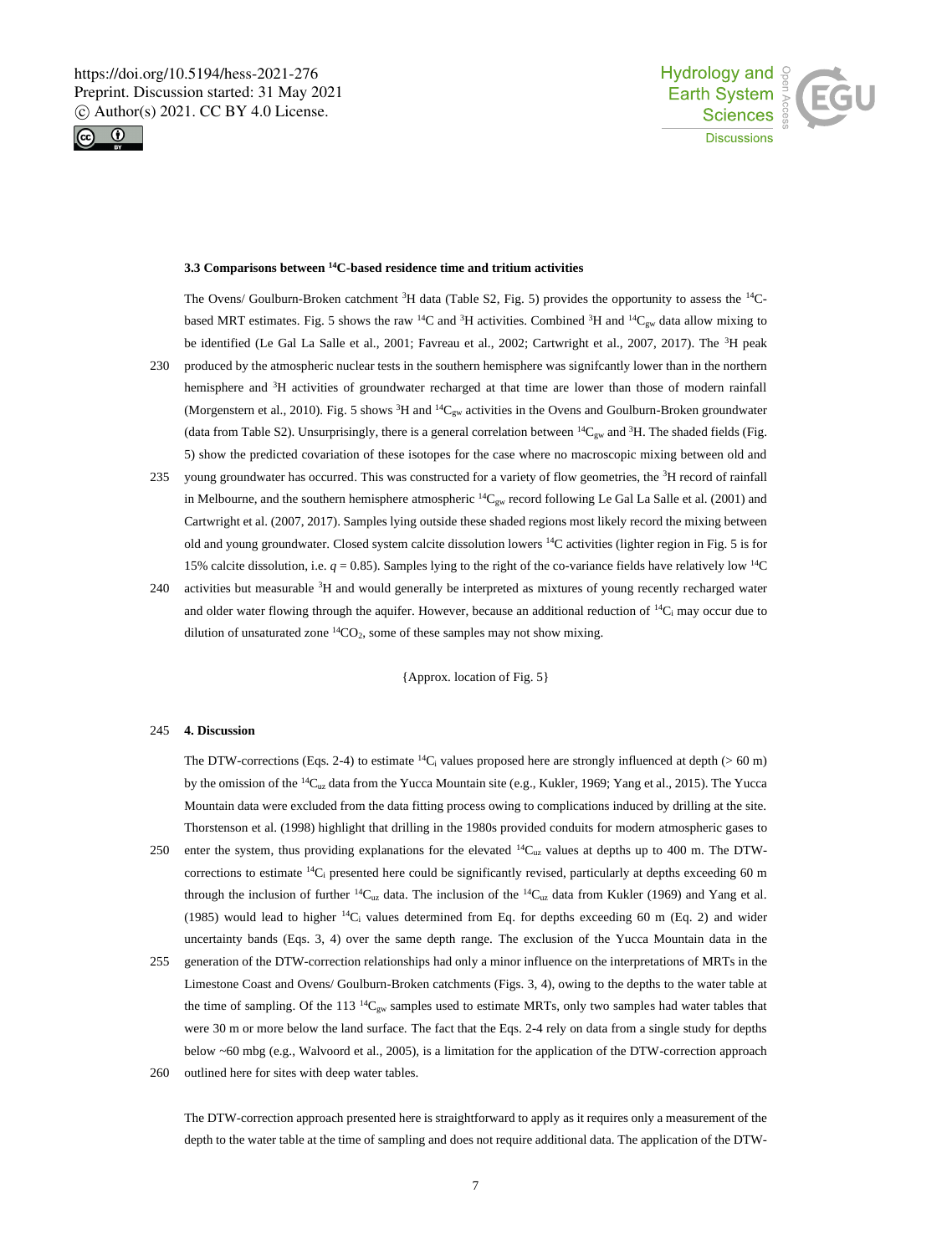



correction was illustrated here using conventional <sup>14</sup>C ages, but it could be easily incorporated into the input 265 function for lumped parameter models or numerical models. The DTW at the sampling well was used to estimate the  $^{14}C_1$  values for the analyses in the demonstration of the method presented here. An alternative approach could be to estimate the DTW in the recharge zone, particularly in cases where there may be significant differences between the recharge zone and sampling location. For example, Wood et al. (2017) used the relationship between DTW and <sup>14</sup>C<sub>uz</sub> for the Ti Tree Basin (central Australia) to generate spatially variable <sup>14</sup>C inputs in a regional scale

270 solute transport model.

Incorrect assumptions related to  $14C_{uz}$  can lead to significant over-estimation of MRTs (see Fig. 3). For example, the relationship presented in Fig. 6 shows the potential errors in MRT estimates from the assumption that  ${}^{14}C_i =$ 100 pmC, where <sup>14</sup>C<sup>i</sup> equals the value on the *x*-axis. To relate the error in MRT estimates to the depth to the water

- 275 table, the corresponding depths to the water table from Eq. 2 are presented on the secondary *x*-axis. Fig. 6 demonstrates that the assumption of  ${}^{14}C_1 = 100$  pmC for 24 m deep water table could lead to an over-estimation of MRTs on the order of 3000 years. Errors in estimated MRT can have major implications for recharge estimation. For example. Wood et al. (2015) highlighted that errors in MRTs caused by assumptions of initial <sup>14</sup>C activities can lead to errors in recharge estimates that exceed an order of magnitude. Furthermore, ignoring the
- 280 possibilities of low  ${}^{14}C_{uz}$  values complicate the assessment of mixing using joint  ${}^{14}C$  and  ${}^{3}H$  data.

{Approx. location of Fig. 6}

### **5. Concluding remarks**

Due to advances in technology, particularly the development of accelerator mass spectrometry in the case of <sup>14</sup>C, 285 hydrogeologists can measure radioisotopes with higher throughput, lower detection limits, and higher precision than was the case 20 to 30 years ago. This has permitted more comprehensive studies to be carried out and led to a rapidly growing database of <sup>14</sup>C measurements. The continuing realisation, however, that there are numerous processes aside from radioactive decay that affect  ${}^{14}C$  activities means that we are less certain in translating these data into useful parameters such as residence times. That some of these processes, such as those discussed here,

- 290 occur in the unsaturated zone, prior to recharge, adds to the complexity as these are difficult to resolve using groundwater data alone. Previous studies have focused on the importance of calculating *q* in mean residence time estimates (e.g., Coetsiers and Walraevens, 2009; Han and Plummer, 2016). Here, the importance of accounting for processes in the unsaturated zone is demonstrated.
- 295 The analysis of  $14C$ -depth relationships in the unsaturated zone is currently hampered by a relatively small number of studies, especially at the deeper levels. However, given that the impact on calculated mean residence times may exceed that caused by closed system calcite dissolution, further attention is warranted. Data from a wider range of environments would also help in assessing the variability of these relationships.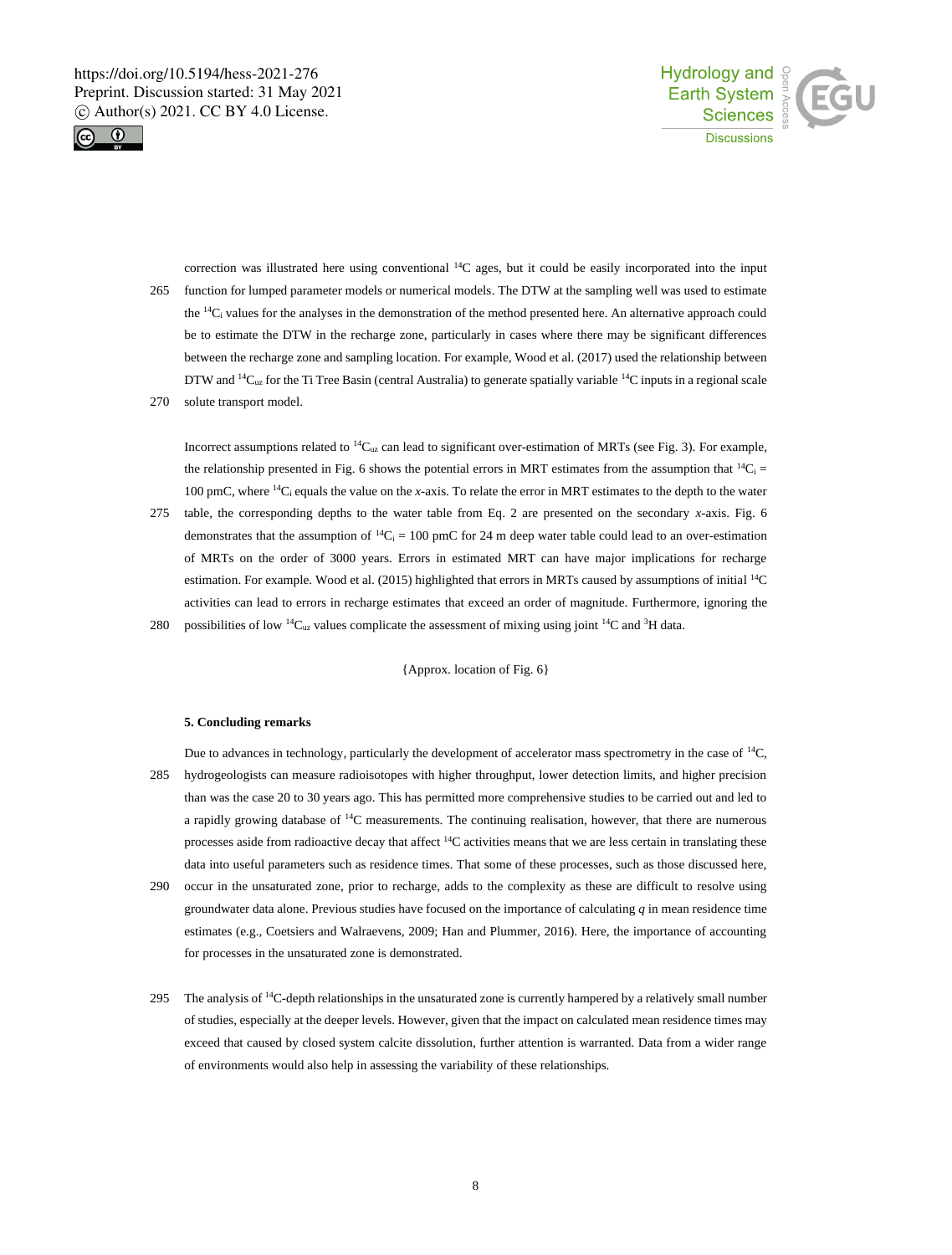



#### **Author contributions**

300 **DJI:** Conceptualisation, Data curation, Methodology, Investigation, Formal analysis, Writing-Original draft preparation, Visualisation, Supervision. **CW:** Conceptualisation, Data curation, Methodology, Writing-review and editing, Supervision. **IC:** Methodology, Formal analysis, Writing-review and editing. **TO:** Data curation, Formal analysis, Writing-review and editing.

#### **Competing interests**

305 The authors declare that they have no conflict of interest.

#### **References**

- Bacon, D.H., Keller, C.K.: Carbon dioxide respiration in the deep vadose zone: implications for groundwater age dating. Water Resour. Res. 34 (11), 3069–3077, doi:10.1029/98WR02045, 1998.
- Brown, K., Love, A.J., Harrington, G.A.: Vertical groundwater recharge to the Tertiary confined sand aquifer,
- 310 South East, South Australia, Report, DWR 2001/002, Department for Water Resources, South Australia, Adelaide, 2001.
	- Carmi, I., Kronfeld, J., Yechieli, Y., Yakir, D., Boaretto, E., Stiller, M.: Carbon isotopes in pore water of the unsaturated zone and their relevance for initial <sup>14</sup>C activity in groundwater in the coastal aquifer of Israel. Chem. Geol. 268, 189-196, doi:10.1016/j.chemgeo.2009.08.010, 2009.
- 315 Cartwright, I., Weaver, T.R., Stone, D., Reid, M.: Constraining modern and historical recharge from bore hydrographs, <sup>3</sup>H, <sup>14</sup>C, and chloride concentrations: Applications to dual-porosity aquifers in dryland salinity areas, Murray Basin, Australia. J. Hydrol. 332, 69-92, doi: 10.1016/j.jhydrol.2006.06.034, 2007.
	- Cartwright, I., Morgenstern, U.: Constraining groundwater recharge and the rate of geochemical processes using tritium and major ion geochemistry: Ovens catchment, southeast Australia. J. Hydrol. 475, 137-149, doi:
- 320 10.1016/j.jhydrol.2012.09.037, 2012.
	- Cartwright, I., Cendon, D., Currell, M., and Meredith, K.: A review of radioactive isotopes and other residence time tracers in understanding groundwater recharge: Possibilities, challenges, and limitations, J Hydrol, 555, 797-811, 10.1016/j.jhydrol.2017.10.053, 2017.
	- Cartwright, I., Currell, M.J., Cendón, D.I., Meredith, K.T.: A review of the use of radiocarbon to estimate
- 325 groundwater residence times in semi-arid and arid areas. J. Hydrol. 580, 124247, doi: 10.1016/j.jhydrol.2019.124247, 2020.
	- Clark, I.D., Fritz, P., Environmental Isotopes in Hydrogeology. Lewis, New York. p. 328, 1997.

Coetsiers, M. and Walraevens, K., A new correction model for 14C ages in aquifers with complex geochemistry - Application to the Neogene Aquifer, Belgium. Applied Geochemistry, 24, 768-776, doi: 330 10.1016/j.apgeochem.2009.01.003, 2009.

- - Dogramaci, S., 1998. Isotopes of sulphur, oxygen, strontium and carbon in groundwater as tracers of mixing and geochemical processes, Murray Basin, Australia, University of Adelaide PhD thesis.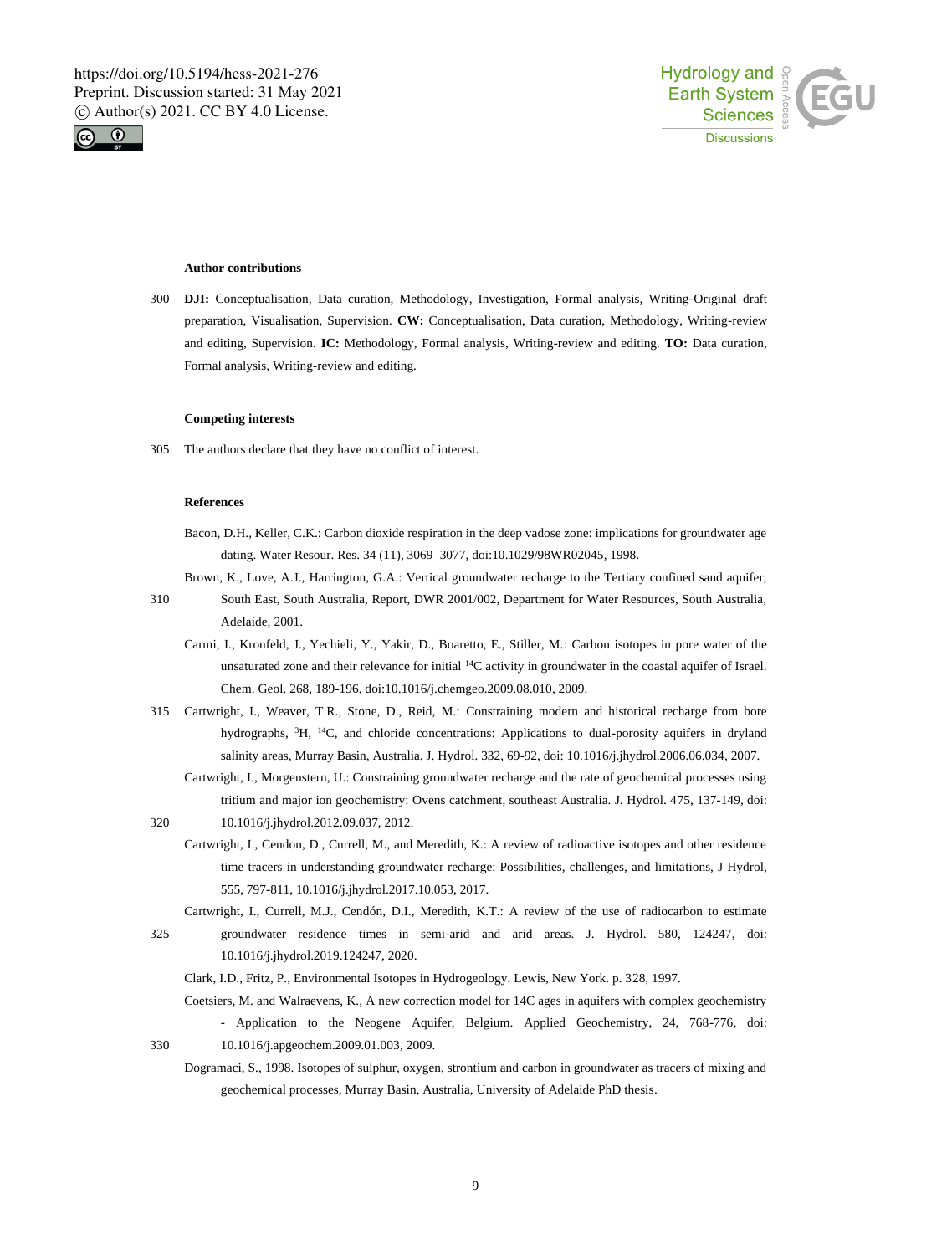



- Favreau, G., Leduc, C., Marlin, C., Dray, M., Taupin, J. D., Massault, M., Le Gal La Salle, C., and Babic, M.: Estimate of recharge of a rising water table in semiarid Niger from <sup>3</sup>H and <sup>14</sup>C modeling, Ground Water, 335 40, 144-151, 10.1111/j.1745-6584.2002.tb02499.x, 2002.
- 

Fritz, P., Reardon, E.J., Barker, J., Brown, R.M., Cherry, J.A., Killey, R.W.D., McNaughton, D.: The Carbon Isotope Geochemistry of a Small Groundwater System in Northeastern Ontario. Wat. Resour. Res. 14 (6), 1059–1067, doi: 10.1029/WR014i006p01059, 1978.

Fontes, J.-C., Garnier, J.-M.: Correction des activités apparentes en <sup>14</sup>C du carbone dessous: Estimation de la

340 Vitesse des eaux en nappes captives (abstract), C.R. Reunion Anni. Sci. Terre., 170, 1976.

Gillon, M., Barbecot, F., Gibert, E., Corcho Alvarado, J.A., Martin, C., Massault, M.: Open to closed system transition traced through the TDIC isotopic signature at the aquifer recharge stage, implications for groundwater <sup>14</sup>C dating. Geochim. Cosmochim. Acta. 73, 6488–6501, doi: 10.1016/j.gca.2009.07.032, 2009.

- 345 Haas, H., Fisher, D.W., Thorstenson, D.C., Weeks, E.P.: <sup>13</sup>CO<sub>2</sub> and <sup>14</sup>CO<sub>2</sub> measurements on soil atmosphere sampled in the sub-surface unsaturated zone in the Western Great Plains of the US. Radiocarbon 25 (2), 301–314, doi: 10.1017/S0033822200005610, 1983.
- Han, L.F. and Plummer, L.N.: A review of single-sample-based models and other approaches for radiocarbon dating of dissolved inorganic carbon in groundwater. Earth Sci. Rev., 152, 119-142. doi: 350 10.1016/j.earscirev.2015.11.004, 2016.
	- Hua, Q., Barbetti, M., and Rakowski, A. Z.: Atmospheric radiocarbon for the period 1950-2010, Radiocarbon, 55, 2059-2072, 10.2458/azu\_js\_rc.v55i2.16177, 2013.
		- Ingerson, E., Pearson, F.J.: Estimation of age and rate of motion of groundwater by the 14C method. Recent researches on the fields of atmosphere, hydrosphere and nuclear geochemistry, Sugawara Festival Volume.
- 355 Maruzen Co., Tokyo: pp. 263–283, 1964.
	- Jasechko, S, Perrone, D., Befus, K.M., Cardenas, M.B., Ferguson, G., Gleeson, T., Luijendijk, E., McDonnell, J., Taylor, R.G., Wada, Y., Kirchner, J.W.: Global aquifers dominated by fossil groundwaters but wells vulnerable to modern contamination. Nat. Geosci. 10, 425–429, doi: 10.1038/ngeo2943, 2017.
- Jurgens, B.C., Böhlke, J.K., Eberts, S.M.: TracerLPM (Version 1): An Excel® workbook for interpreting 360 groundwater age distributions from environmental tracer data: U.S. Geological Survey Techniques and Methods Report 4-F3, pp 1-60, 2012.
	- Kukler, J.L.: The sources of carbon dioxide in the zone of aeration of the Bandelier Tuff, near Los Alamos, New Mexico: US Geol. Survey Prof Paper 650-13, B185-B188, 1969.
	- Le Gal La Salle, C., Marlin, C., Leduc, C., Taupin, J. D., Massault, M., and Favreau, G.: Renewal rate estimation
- 365 of groundwater based on radioactive tracers (3H, 14C) in an unconfined aquifer in a semi-arid area, Iullemeden basin, Niger, J Hydrol, 254, 145-156, 10.1016/S0022-1694(01)00491-7, 2001.
	- Leaney, F.W., Allison, G.B.: Carbon-14 and stable isotope data for an area in the Murray Basin: its use in estimating recharge. J. Hydrol. 88, 129–145, doi:10.1016/0022-1694(86)90201-5, 1986.
- Love, A.J., Herczeg, A.L., Leaney, F.W., Stadter, M.F., Dighton, J.C., Armstrong, D.: Groundwater residence
- 370 time and palaeohydrology in the Otway Basin, South Australia: 2H, 18O and 14C data. J. Hydrol. 153 (1- 4), 157–187, doi: 10.1016/0022-1694(94)90190-2, 1994.
	- Mazor, E.: Chemical and isotopic groundwater hydrology, 3<sup>rd</sup> edn. Marcel Dekker, New York, 2004.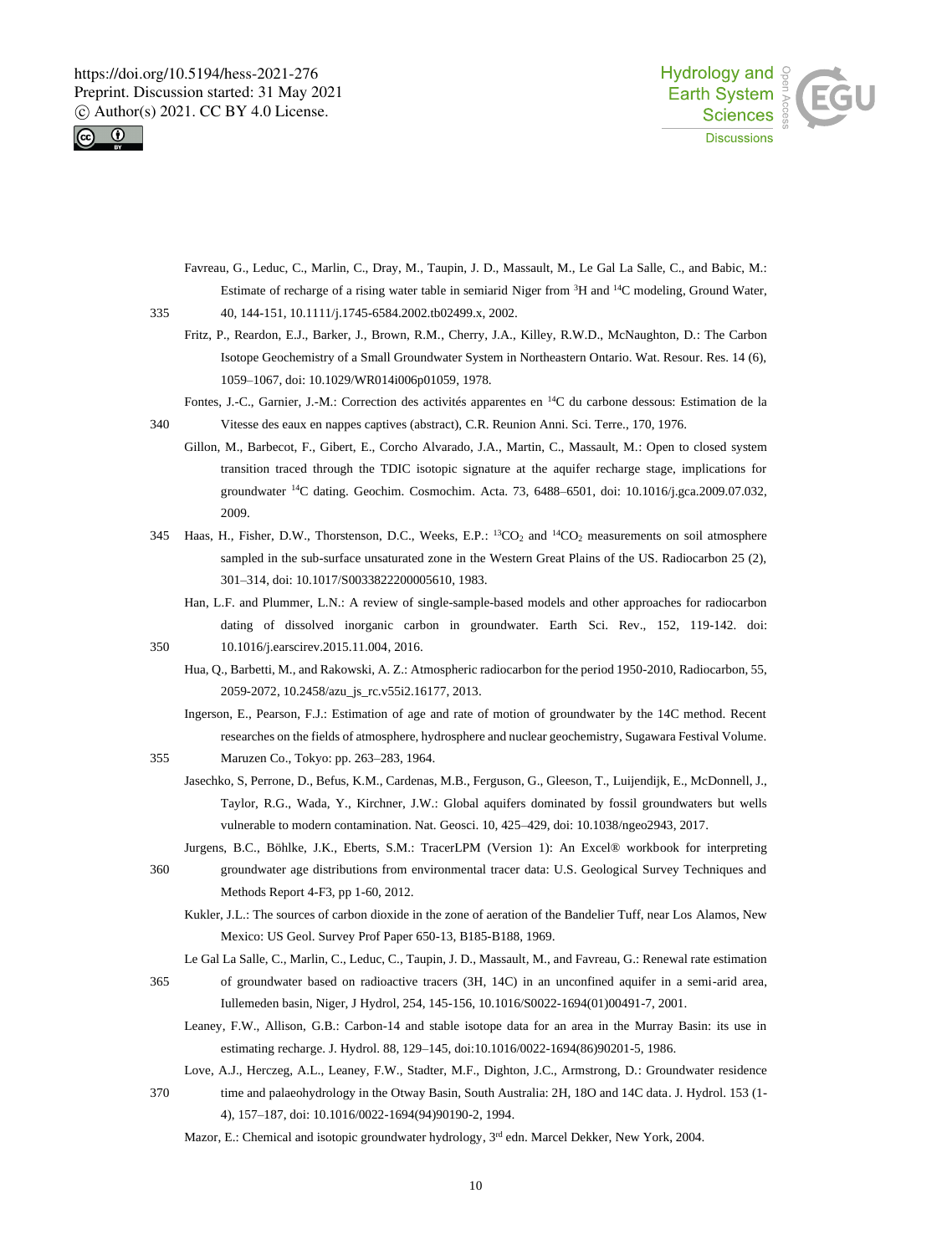



McCallum, J. L., Dogramaci, S., Cook, P. G., Banks, E., Purtschert, R., Irvine, M., Simmons, C. T., and Burk, L.: Stochastic correction of carbon-14 activities: A Bayesian approach with argon-39 validation, J Hydrol, 375 566, 396-405, 10.1016/j.jhydrol.2018.08.047, 2018.

Mook, W.G.: On the reconstruction of the initial <sup>14</sup>C content of groundwater from the chemical and isotopic composition, in Proceedings of Eighth International Conference on Radiocarbon Dating, vol. 1, pp. 342- 352, Royal Society of New Zealand, Wellington, 1972.

Morgenstern, U., Stewart, M. K., and Stenger, R.: Dating of streamwater using tritium in a post nuclear bomb

- 380 pulse world: Continuous variation of mean transit time with streamflow, Hydrology and Earth System Sciences, 14, 2289-2301, 10.5194/hess-14-2289-2010, 2010.
	- Plummer, L.N., Glynn, P.D.: Radiocarbon dating in groundwater systems. In: IAEA (Ed.), Isotope methods for dating old groundwater. International Atomic Energy Agency, Vienna, 2013.

Plummer, L.N., and Sprinkle, C.L.: Radiocarbon dating of dissolved inorganic carbon in groundwater from 385 confined parts of the Upper Floridan aquifer, Florida, USA, Hydrogeol. J., 9, 127-150, 2001.

- Reardon, E.J., Allison, G.B., Fritz, P.: Seasonal chemical and isotopic variations of soil CO<sub>2</sub> at Trout Creek, Ontario. J. Hydrol. 43, 355–371, doi:10.1016/0022-1694(79)90181-1, 1979.
	- SA Water: Bool Lagoon investigation groundwater chemistry, electronic dataset, South Australian Water Corporation, South Australia, 2020.
- 390 Sinclair Knight Merz (SKM): SA-Vic border zone groundwater investigation. Interaction between the TLA and TCSA, SKM, Melbourne, Australia, 2012.
	- Tamers, M.A.: Surface-water infiltration and groundwater movement in arid zones of Venezuela, in Isotopes in Hydrology, pp. 339-351, International Atomic Energy Agency, Vienna, 1967.
- Thorstenson, D.C., Weeks, E.P., Haas, H., Fisher, D.W.: Distribution of gaseous  ${}^{12}CO_2$ ,  ${}^{13}CO_2$ , and  ${}^{14}CO_2$  in the 395 sub-soil unsaturated zone of the Western US Great Plains. Radiocarbon 25 (2), 315–346, doi:10.1017/S0033822200005622, 1983.
- Thorstenson, D.C., Weeks, E.P., Haas, H., Busenberg, E., Plummer, L.N., Peters, C.A.: Chemistry of unsaturated zone gases sampled in open boreholes at the crest of Yucca mountain, Nevada: Data and basic concepts of chemical and physical processes in the mountain. Wat. Resour. Res. 34 (6), 1507–1529, 400 doi:10.1029/98WR00267, 1998.
	- Turnadge, C., Smith, S., and Harrington, G.A.: The influence of geological faults on groundwater flow, in: Framework for a regional water balance model for the South Australian Limestone Coast region, edited by: Harrington, N., and Lamontagne, S., Goyder Institute for Water Research, Adelaide, 2013.
- van den Akker, J.: Padthaway Salt Accession Study. Volume 2: Results. Department of Water, Land and 405 Biodiversity Conservation, Adelaide, 2006.
	- Vogel, J.C., Investigation of groundwater flow with radiocarbon, in Isotopes in Hydrology, pp. 355-368, International Atomic Energy Agency, Vienna, 1967.
- Walvoord, M.A., Striegl, R.G., Prudic, D.E., Stonestrom, D.A.: CO<sub>2</sub> dynamics in the Armagosa Desert: fluxes and isotopic speciation in a deep unsaturated zone. Water Resour. Res. 41, doi:10.1029/2004WR003599, 410 2005.
	- Wood, C.: Measurement and evaluation of key groundwater discharge sites in the Lower South East of South Australia. Technical Report. Department for Water, Adelaide, 2011.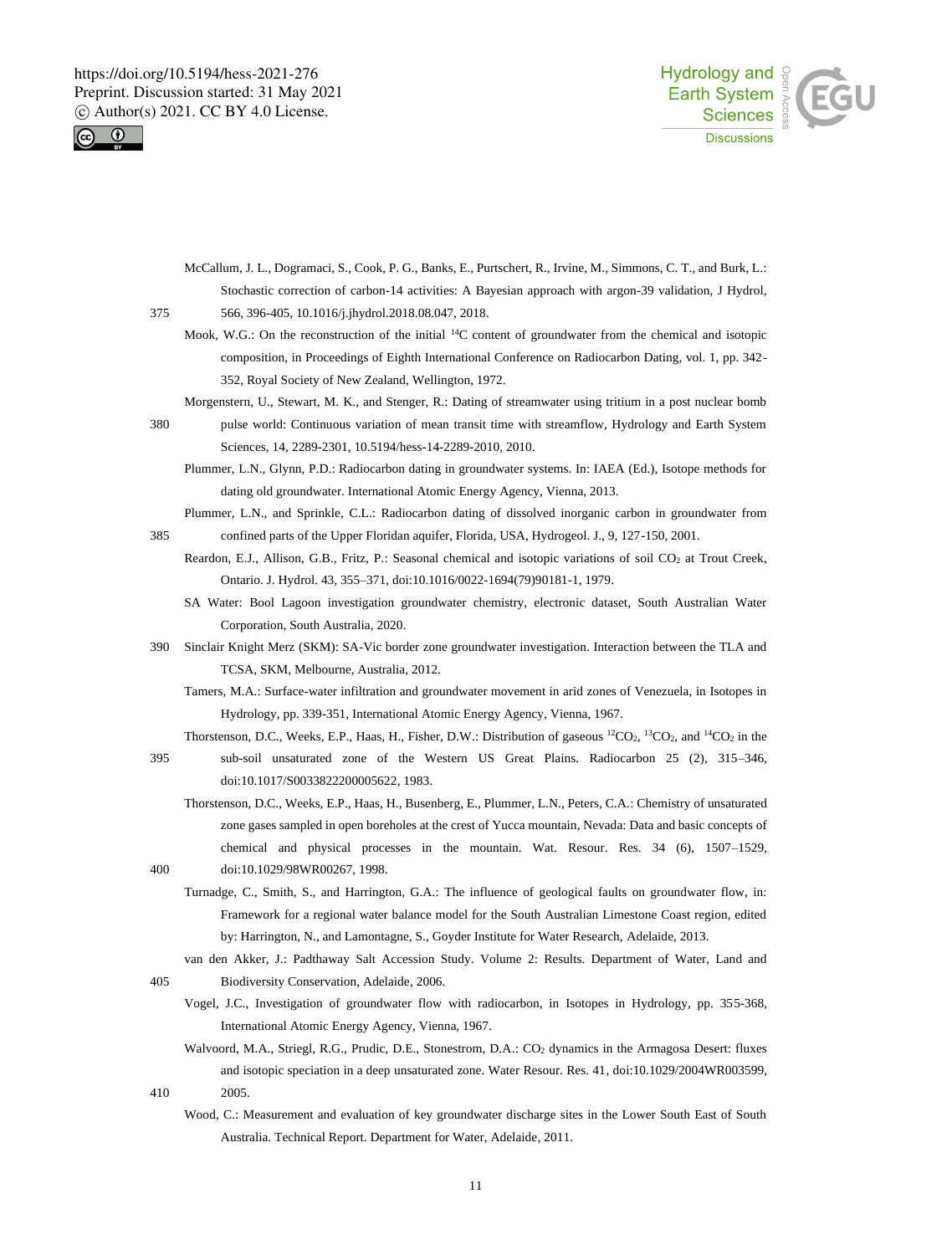



Wood, C., Cook, P.G., Harrington, G.A., Meredith, K., Kipfer, R.: Factors affecting carbon-14 activity of unsaturated zone CO<sub>2</sub> and implications for groundwater dating. J. Hydrol. 519, 465-475, doi: 415 10.1016/j.jhydrol.2014.07.034, 2014.

- Wood, C., Cook, P.G., Harrington, G.A.: Vertical carbon-14 profiles for resolving spatial variability in recharge in arid environments. J. Hydrol. 520, 134–142, doi:10.1016/j.jhydrol.2014.11.044, 2015.
- Wood, C., Cook, P.G., Harrington, G.A., Knapton, A.: Constraining spatial variability in recharge and discharge in an arid environment through modeling carbon‐14 with improved boundary conditions. Water Resour.
- 420 Res., 142–157, doi: 10.1002/2015WR018424, 2017.
	- Yang, C., Haas, H.H., Weeks, E.P., Thorstenson, D.C.: Analysis of gaseous-phase stable and radioactive isotopes in the unsaturated zone, Yucca Mountain, Nevada. Conference on characterization and monitoring of the vadose zone; Denver, CO (USA); 19-21, 1985.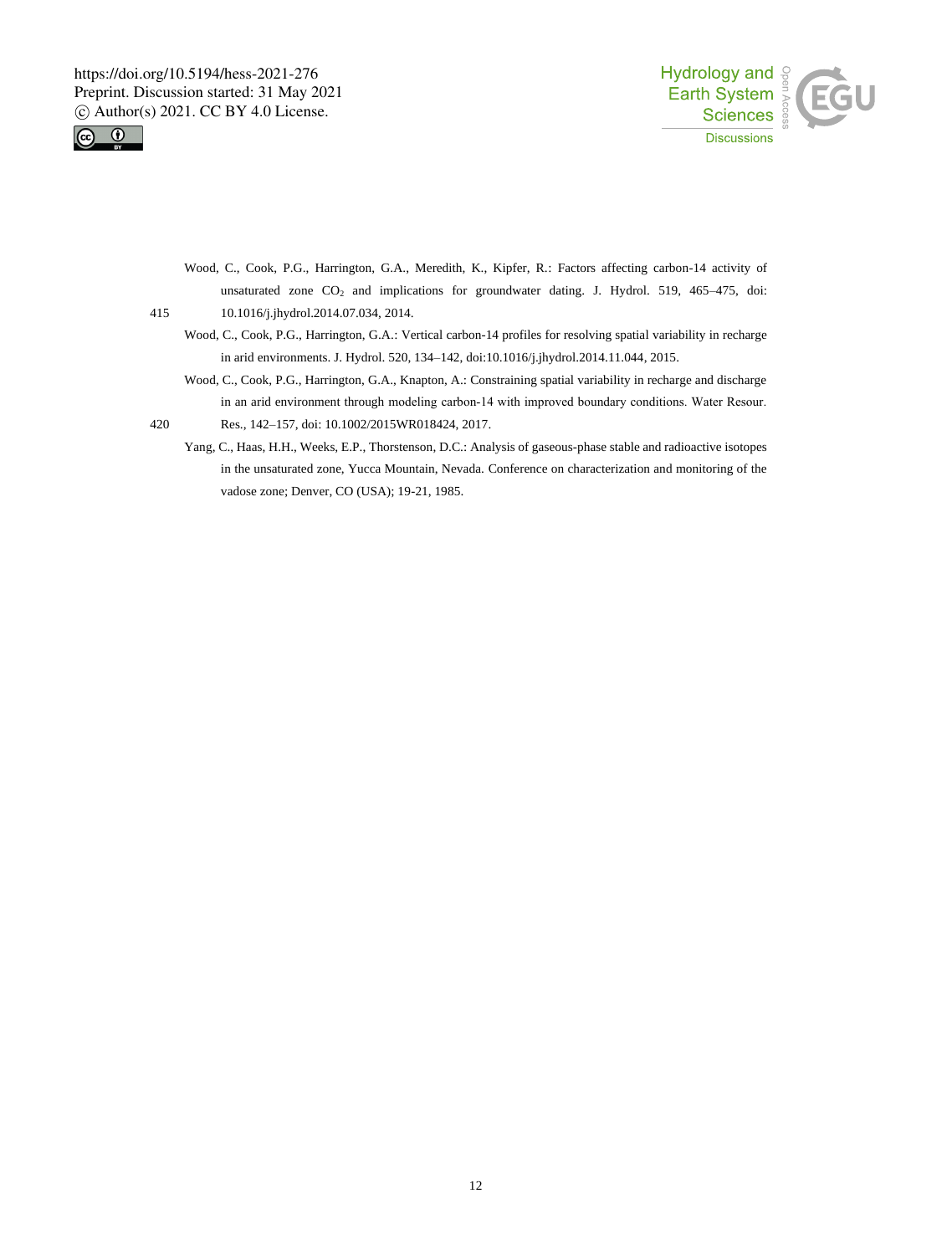



| ID             | <b>Reference</b>      | Country, region         | <b>Sample</b>  | <b>Comments</b>                       |
|----------------|-----------------------|-------------------------|----------------|---------------------------------------|
| (Fig. 1)       |                       |                         | depths (mbg)   |                                       |
|                | Walvoord et al.,      | U.S.A., Amargosa        | 0.2 to 106.8   | Data digitised and converted to       |
|                | (2005)                | Desert Research Site,   |                | pmC from Figure 4, Walvoord           |
|                |                       | Nevada                  |                | et al. (2005).                        |
| $\overline{2}$ | Yang et al., (1985)   | U.S.A., Yucca           | 0.0 to 367.9   | Potassium hydroxide (KOH)             |
|                |                       | Mountain, Nevada        |                | based ${}^{14}C$ values used. Geology |
|                |                       |                         |                | includes complex fractured tuff.      |
| 3              | Thorstenson et al.,   | U.S.A., Yucca           | 0.3 to 10.1    | Study highlights advection of         |
|                | (1998)                | Mountain, Nevada        |                | air through the unsaturated zone      |
|                |                       |                         |                | at Yucca Mountain site.               |
| $\overline{4}$ | Bacon and Keller,     | Canada.                 | $0.2$ to $7.1$ | Samples influenced by organic         |
|                | (1998)                | Saskatchewan            |                | matter.                               |
| 5              | Kukler, (1969)        | U.S.A., New Mexico      | 24.6 to 85.9   | Soil gasses collected in              |
|                |                       |                         |                | Bandelier Tuff. Atmospheric           |
|                |                       |                         |                | and biogenic sources of ${}^{14}C$    |
|                |                       |                         |                | cited as plausible.                   |
| 6              | Haas et al., (1983)   | U.S.A., North Dakota    | 5.8 to 13.7    | Organic material (lignite)            |
|                |                       |                         |                | present.                              |
| 7              | Thorstenson et al.,   | U.S.A. North Dakota/    | 5.0 to 44.5    |                                       |
|                | (1983)                | Texas                   |                |                                       |
| 8              | Reardon et al.,       | Canada, Ontario         | 3.0 to 7.0     | Single measurement included in        |
|                | (1980)                |                         |                | Thorstenson et al. (1983)             |
| 9              | Fritz et al., (1978)  | Canada, Ontario         | 1.0 to 7.3     | L                                     |
| 10             | Gillon et al., (2009) | France, Paris Basin     | 1.2 to 4.5     |                                       |
| 11             | Gillon et al., (2009) | France, Herault         | 0.8 to 22.8    |                                       |
|                |                       | region                  |                |                                       |
| 12             | Carmi et al., (2009)  | Israel, Coastal aquifer | 2.5 to 13.5    | Organic material present.             |
|                |                       | of Israel               |                |                                       |
| 13             | Wood et al., (2014)   | Australia, Ti Tree      | 8.2 to 31.5    |                                       |
|                |                       | Basin, Northern         |                |                                       |
|                |                       | Territory               |                |                                       |
| 14             | Leaney and            | Australia, Murray       | 5.0 to 38.3    | Deep rooted vegetation present.       |
|                | Allison, (1986)       | Basin, South            |                |                                       |
|                |                       | Australia               |                |                                       |

# **Table 1: Summary of studies of** 425 **<sup>14</sup>Cuz. Sample depths are presented in metres below ground (mbg).**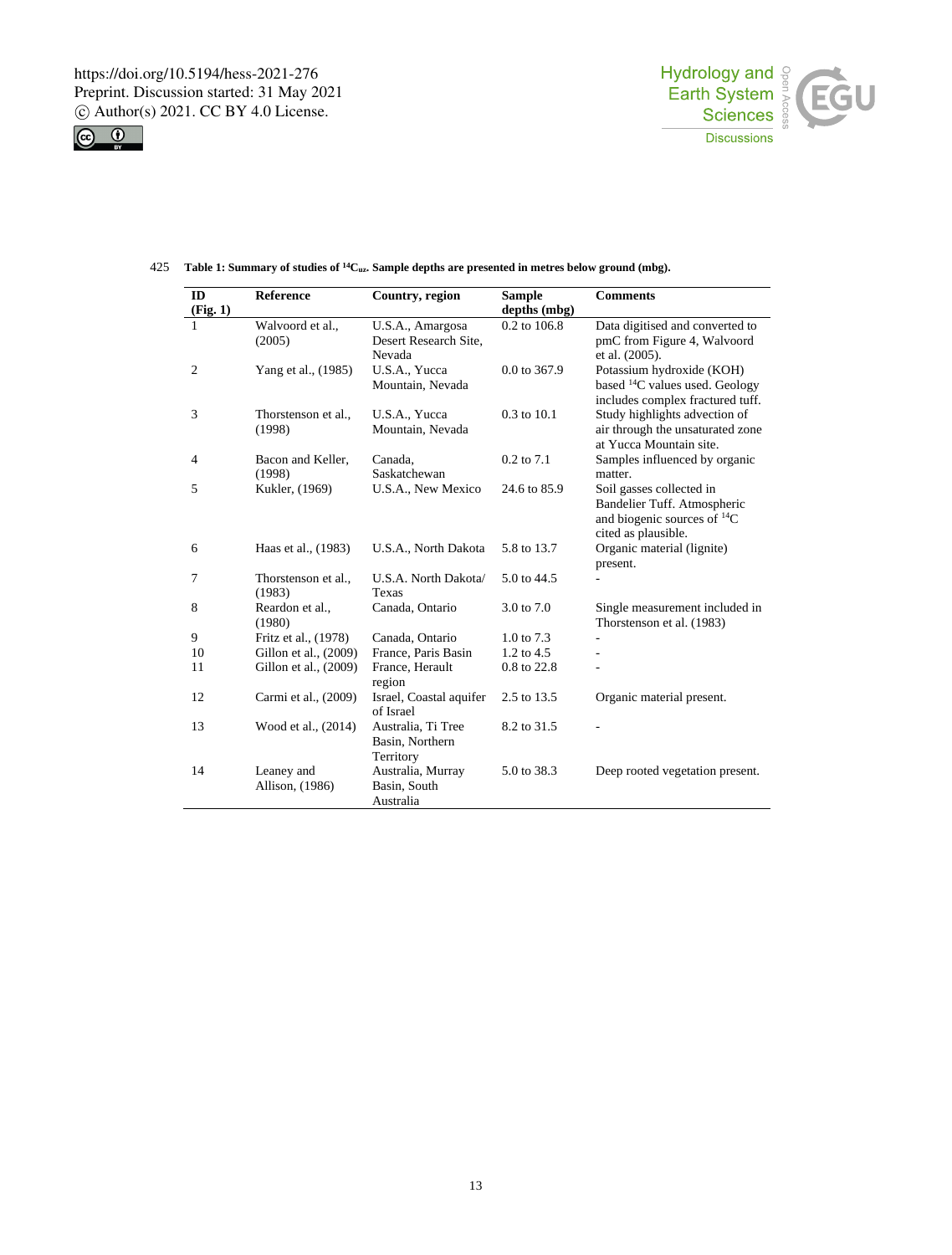





**Figure 1:** Locations of <sup>14</sup>C data used. (a) Locations of studies of unsaturated zone <sup>14</sup>C (<sup>14</sup>C<sub>uz</sub>), where 1 = Walvoord et 430 **al., (2005), 2 = Yang et al., (1985), 3 = Thorstenson et al., (1998), 4 = Bacon and Keller, (1998), 5 = Kukler, (1969), 6 = Haas et al., (1983), 7 = Thorstenson et al., (1983), 8 = Reardon et al., (1980), 9 = Fritz et al., (1978), 10 and 11 = Gillon et al., (2009), 12 = Carmi et al., (2009), 13 = Wood et al., (2014), 14 = Leaney and Allison, (1986). (b) Locations of groundwater <sup>14</sup>C ( <sup>14</sup>Cgw) data. Red markers show locations <sup>14</sup>Cgw samples from the Limestone Coast region of South Australia. Blue markers show locations of <sup>14</sup>Cgw samples from the Ovens/ Goulburn-Broken catchments, Victoria.**



**Figure 2: Relationship between pmC in the unsaturated zone**  $(^{14}C_{uz})$  **and depth below the surface for sedimentary basins. Data points omitted from the fitting process (grey crosses) were omitted due to the presence of high organic matter, deep rooted vegetation, or where gasses were influenced by the advection of modern air into the unsaturated** 

440 **zone.**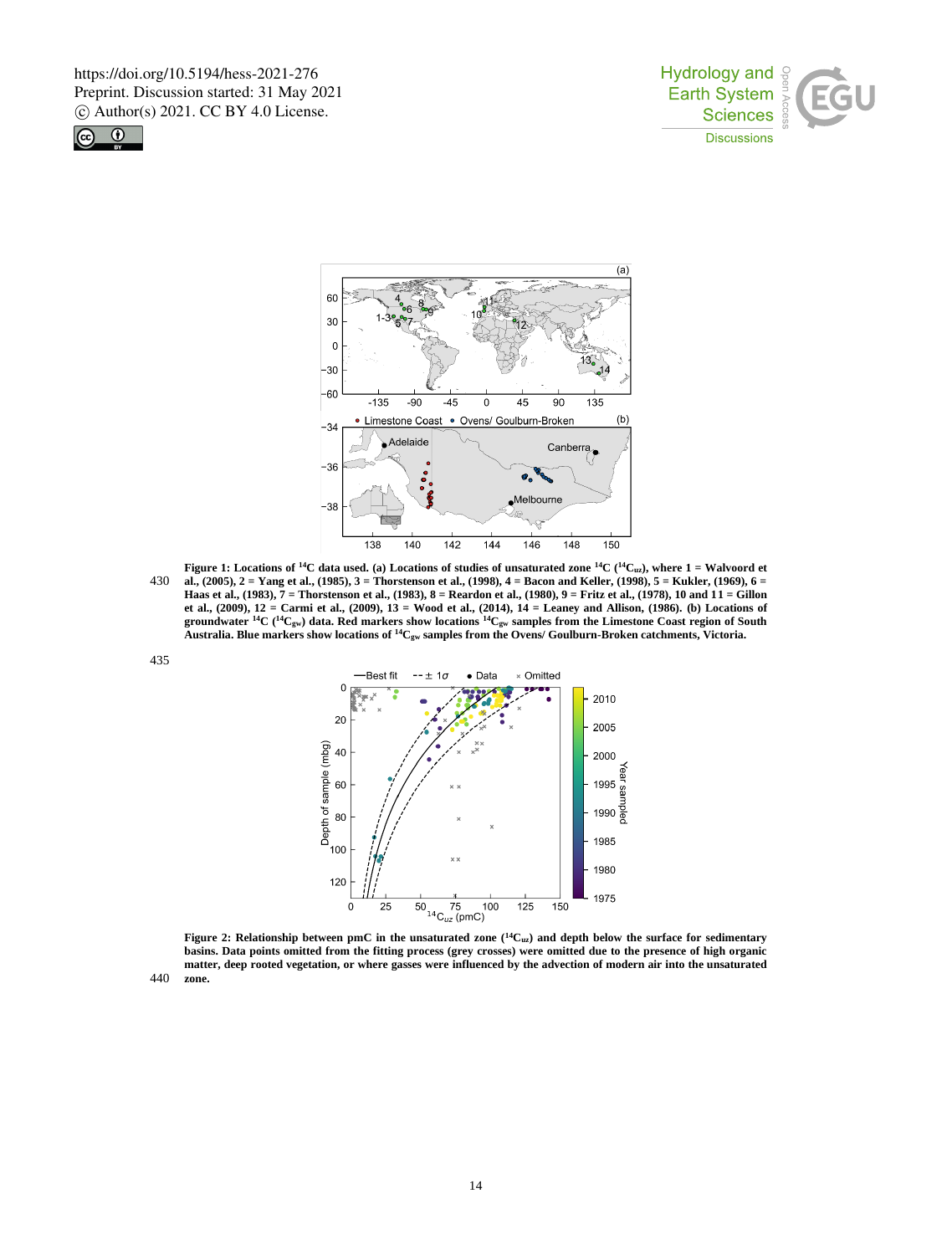





**Figure 3: Calculated MRTs for the Limestone Coast (left column, red colours) and the Ovens/ Goulburn-Broken catchments (right column, blue colours). Panels (a) and (b) show the difference in calculated MRTs for the uncorrected 445 (Eq. 1 where**  ${}^{14}C_1 = 100$  **pmC, square markers) and the depth corrected**  ${}^{14}C_1$  **values (circle markers). Panels (a) and (b) use definitions of young water of ≤1000 years (e.g., Cartwright et al., 2020), and fossil water of ≥12,000 years (Jasechko et al., 2017). Panels (c) and (d) show the difference in MRTs between the use of 100 pmC and the value calculated in Eq. 2 against the measured <sup>14</sup>C activity in groundwater (<sup>14</sup>Cgw). Marker colours in (c) and (d) are based on the depth to the water table (mbg) when the sample was collected.**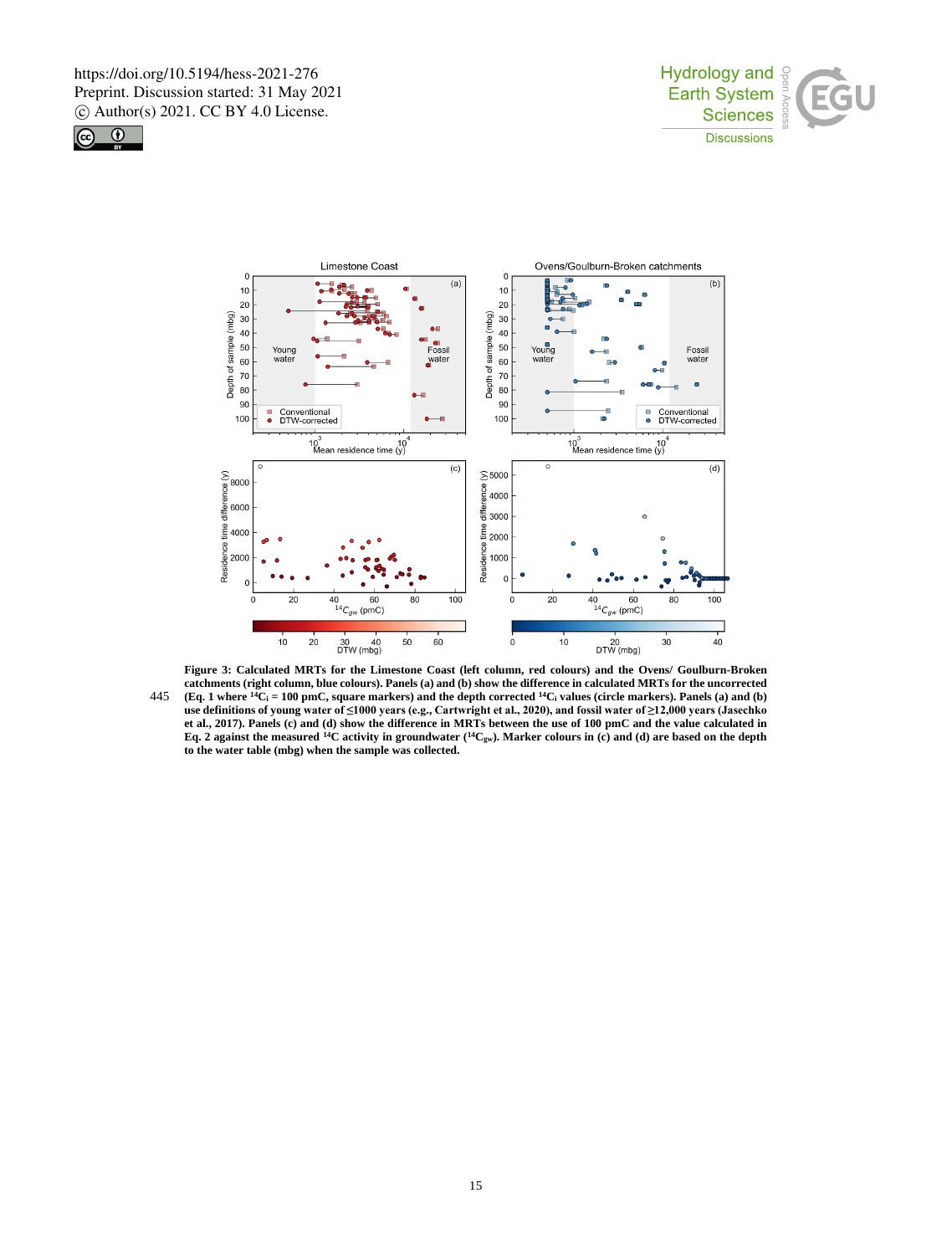





450

455

**(Eq. 3, upper whisker) and the lower limit (Eq. 4, lower whisker). For sample numbers (y-axis), see Table S2 and S3 in the supporting information). (a) MRTs from the Limestone Coast region, (b) MRTs from the Ovens/ Goulburn-Broken catchments. In both panels, shading denotes the measured <sup>14</sup>Cgw activities.**



catchments (see Fig. 2). Note, the *x*-axis ( $^{14}C_{gw}$ ) has been inverted. Grey shading denotes the predicted covariation of **<sup>3</sup>H and <sup>14</sup>C for the case where no macroscopic mixing between old and young groundwater has occurred, dark grey**  460 **for**  $q = 1$ **, light grey for**  $q = 0.85$ **.**